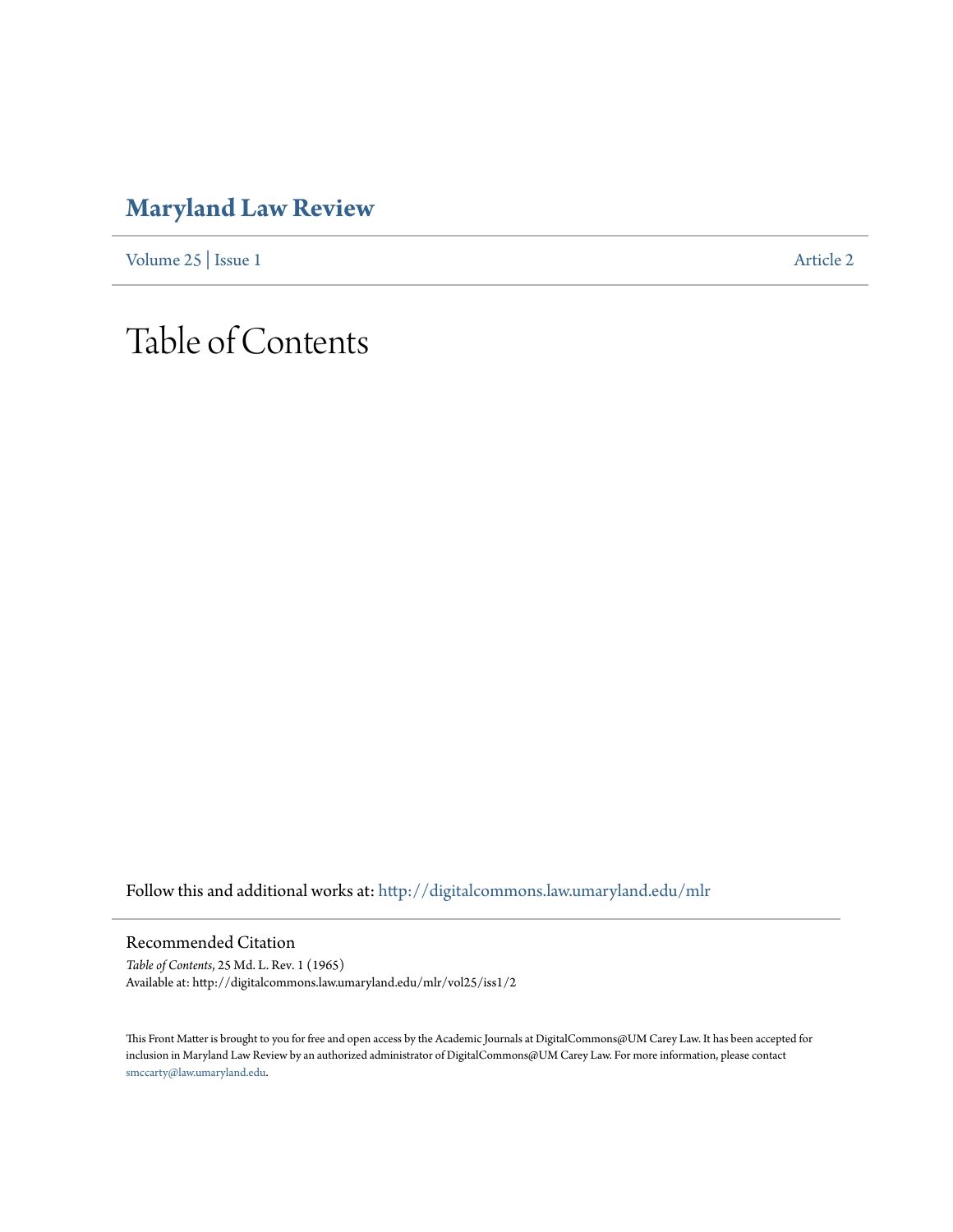# Maryland Law Review

VOLUME XXV

WINTER, 1965

NUMBER 1

© Copyright Maryland Law Review, Inc., 1965

### **CONTENTS**

#### **LEAD ARTICLES**

|  |  | THE HISTORY OF LEGISLATIVE APPORTIONMENT IN MARYLAND |  |
|--|--|------------------------------------------------------|--|
|  |  | John H. Michener                                     |  |

#### COMMENTS AND CASENOTES

| CONSTITUTIONALITY OF MISCEGENATION STATUTES - McLaughlin          | 41 |
|-------------------------------------------------------------------|----|
|                                                                   | 48 |
| THE PRESENT EXTENT OF THE INFORMER PRIVILEGE $-$ <i>Walker v.</i> | 57 |
| VAGUENESS -- THE CRIPPLER OF LOYALTY OATHS -- Baggett v.          | 64 |
| DEDUCTIONS FOR LEGAL EDUCATION $-$ Welsh v. United States and     | 70 |

#### RECENT DECISIONS

| Constitutional Law - Counsel For Indigent Defendant Entitled To                                                | 77 |
|----------------------------------------------------------------------------------------------------------------|----|
| Copyrights — Loudspeaker Broadcasts Of Records By Merchandise<br>Mart Considered Public Performance For Profit | 78 |
| Criminal Law — Non-Disclosure Of Evidence Favorable To The                                                     | 70 |